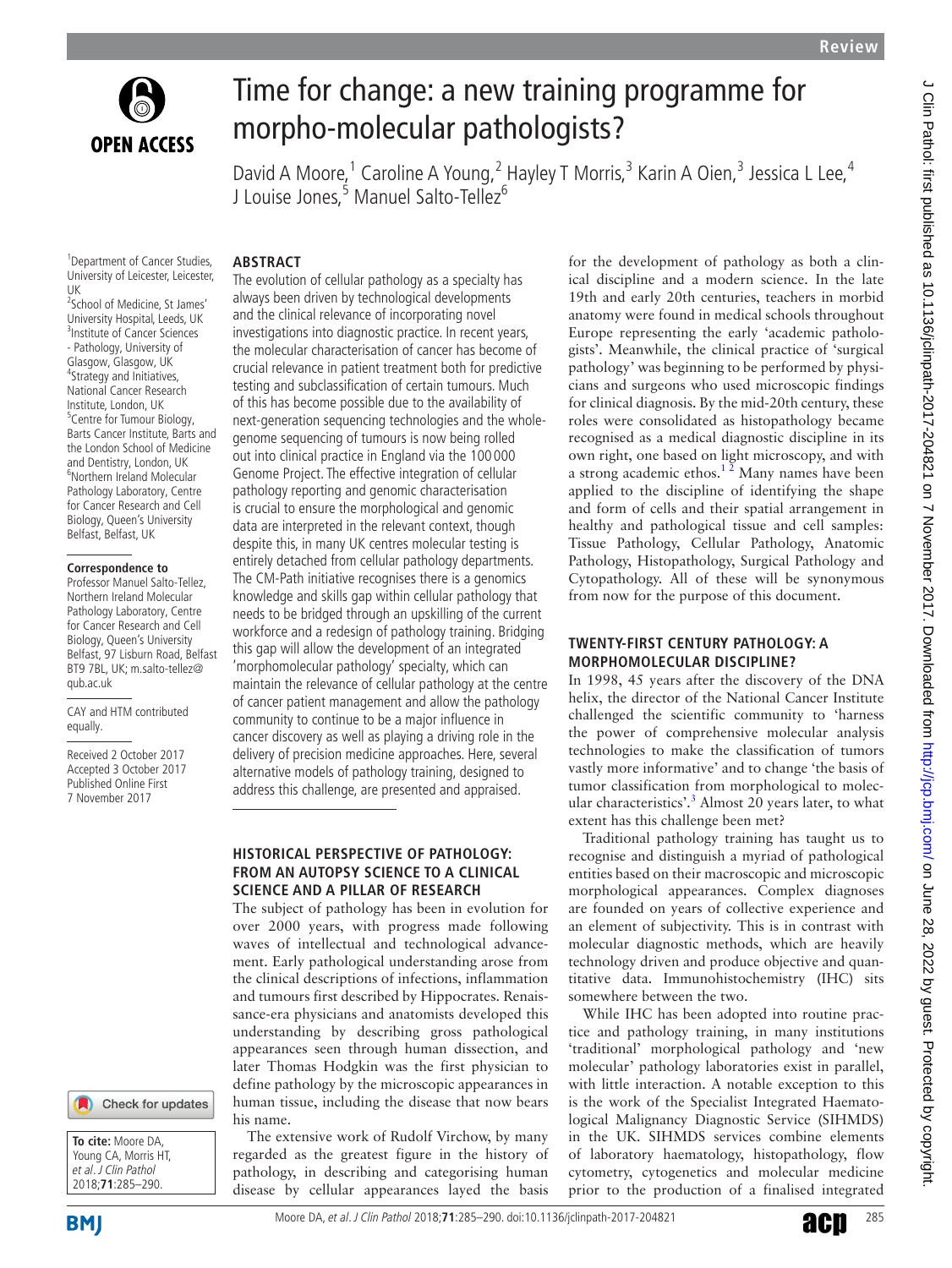| Flynn et $al^{25}$ )             |                                            |                                  |
|----------------------------------|--------------------------------------------|----------------------------------|
| <b>Diagnostic</b>                | <b>Therapeutic</b>                         | Genetic                          |
| Lymphoma translocation detection | <b>KRAS/NRAS mutation testing</b>          | MSI testing                      |
| Clonality testing                | c-KIT and PDGFRA mutation<br>analysis      | <b>MMR</b> protein<br>expression |
| Sarcoma translocation detection  | <b>BRAF</b> mutation testing               |                                  |
|                                  | <b>EGFR</b> mutation testing               |                                  |
|                                  | ALK protein expression                     |                                  |
|                                  | <b>EML4-ALK translocation</b><br>detection |                                  |
|                                  | CNS tumours—multiple                       |                                  |
|                                  | ER, PR and HER2 protein<br>expression      |                                  |
|                                  | <b>HER2</b> amplification                  |                                  |

<span id="page-1-0"></span>**Table 1** Established tissue-based molecular tests (adapted from

CNS, central nervous system; MMR, mismatch repair; MSI, microsatellite instability.

report, which permits internal validation and crosschecking. The development of this model has not been without its difficulties: centralisation of services, co-location of several laboratories and information technology and computing infrastructure. Cellular pathology has much to learn, both from the successes and difficulties that SIHMDS has experienced. $4-6$ 

#### **Established molecular testing based on tissues or cells**

There are currently a number of tissue-based molecular tests used in routine diagnostic practice, although the exposure of individual pathologists will be dependent on their area of practice, as in some subspecialties, molecular diagnostics has progressed more rapidly than in others.<sup>[7](#page-4-3)</sup> Some examples of frequently used molecular tests are summarised in [table](#page-1-0) 1.

As our understanding of cancer biology progresses and new technologies develop, extension of these single-gene tests or low-target tests has the potential to completely reshape the field of tissue-based and cell-based molecular testing.<sup>[8](#page-4-4)</sup> For example, next-generation sequencing is beginning to show its full potential for diagnostic and therapeutic applications, particularly for the reclassification of diagnosis, therapeutic decision-making beyond the classic organ-specific treatment options and the detection of standard-of-care mutations.

IHC already has an established role in the histopathological taxonomy of diseases, with disease-specific 'patterns of immunohistochemical expression' now a standard component of a pathologist's diagnostic acumen. In recent decades, new uses have been postulated for some of these immunohistochemical biomarkers. For instance, the presence (or absence) of expression of a protein may be perceived as evidence of an inherited disease. In the field of cancer immunology, the assessment of markers of adaptive immunity (eg, CD3, CD4, CD8) and immune checkpoints (eg, PD-1, PD-L1, OX-40, LAG3, TIM3) show promise as prognostic and predictive indicators. Indeed, in the era of personalised medicine, immunohistochemical expression may dictate a certain therapeutic intervention. $910$ 

## **Molecular classification of cancer**

With the notable exceptions of haematological malignancies and more recently brain tumours, the mainstay of cancer classification is morphology. However, large-scale genomic profiling studies have demonstrated the level of tumour diversity at a genomic level: genomic and transcriptomic analysis of breast cancer identified 10 'integrative subtypes' with prognostic

and therapeutic implications, $11$  and similar approaches in other tumours have indicated important additive information from genomic profiling.<sup>12–14</sup> Ongoing national whole-genome sequencing (WGS) initiatives, such as the 100,000 Genome Project in the UK and Genome British Columbia in Canada, are integrating high-throughput genomic profiling of tumours into routine healthcare services. With plans already underway for the introduction of WGS to clinical laboratories, the advent of truly integrated morphomolecular reporting for cancer is imminent. As well as requiring expertise in the validation, interpretation and integration of molecular and morphological analysis, the not inconsiderable challenges associated with these genomic projects have highlighted the critical importance of sample integrity. While morphology is relatively forgiving to the vagaries of variable tissue fixation, the integrity and validity of genomic analysis are heavily reliant on optimal and consistent sample handling. As the curators of tissue specimens, therefore, there is a strong case for ensuring that pathologists are equipped with the necessary knowledge and skills to be leaders in the development of protocols for tissue-based genomic analysis and to oversee their implementation and use in a diagnostic setting.<sup>[15](#page-4-8)</sup>

## **Improved biomarker discovery and validation**

High-throughput genomic profiling makes possible rapid and comprehensive analysis of cancer tissues even from small biopsy samples. Predictive (diagnostic) biomarkers can be used to match patients with targeted therapies. Prognostic markers can be integrated into existing clinical staging systems for improved patient stratification. However, in spite of the large number of credible biomarkers identified in basic research studies, relatively few have been validated and accepted for routine clinical use. The steps to the translation of biomarkers into clinical use are summarised in [figure](#page-1-1)  $1.^{17}$  As many of the barriers are related to the way we deal with samples, technology or study design, this reinforces the importance of upskilling the pathology workforce, most of whom will be involved in such studies to some degree, in the limitations of molecular pathology methods, optimum specimen processing and requirements for biomarker validation.



<span id="page-1-1"></span>**Figure 1** Steps to adoption of a new biomarker for clinical use. Frequent barriers to progressing through these steps include inadequate technology, flaws in research design including use of an irrelevant study population, underpowering and inappropriate statistical analysis and impracticality or expense of the assay (as discussed by Kern).<sup>2</sup>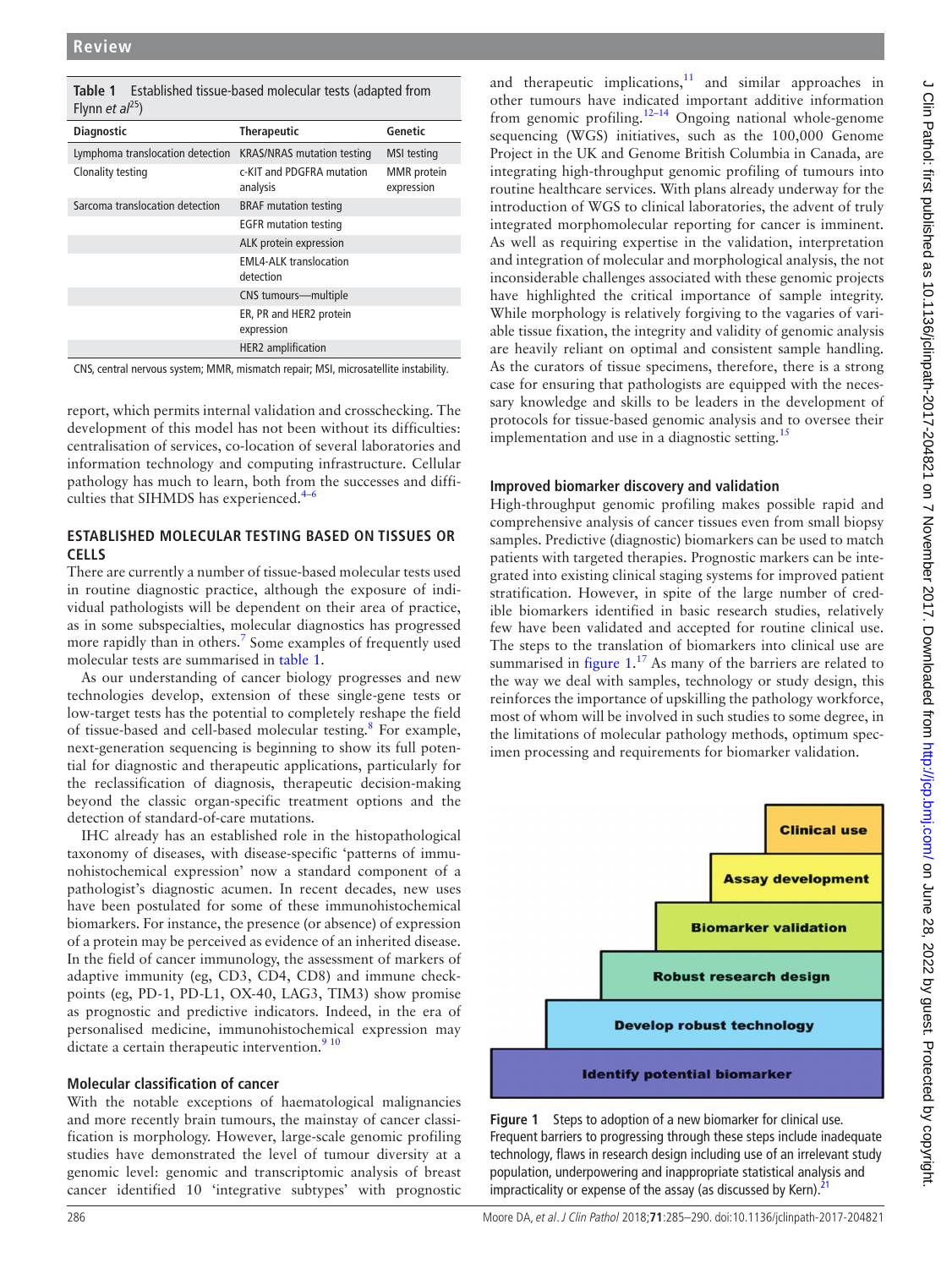#### **Tumour heterogeneity and tumour evolution**

The level of intratumour and intertumour heterogeneity<sup>[16 17](#page-4-10)</sup> and the existence of tumour evolution $18$  including divergence of metastatic lesions from the primary tumour, all present challenges to understanding the biology of and ultimately to the successful long-term management of cancer. A gap analysis conducted by the charity Breast Cancer Now<sup>[19](#page-4-12)</sup> identified the lack of knowledge of metastatic disease, its evolution and interaction with the metastatic microenvironment as critical blocks in the improvement of patient outcomes. The panel emphasised the importance of systematic longitudinal biobanking of matched primary and metastatic samples, but also highlighted the unrivalled value of the autopsy for tissue retrieval and global tumour analysis. Indeed, such initiatives in the UK and USA are leading to the re-emergence of the hospital autopsy to accelerate cancer research, and this places pathology at the forefront of discovery in this cutting-edge field.

## **Embracing genomics: the expanding role of path ology**

The impact of molecular technologies on patient assessment, diagnosis and management means the role of the pathologist will expand and evolve. Apart from traditional morphological assessment of tissues and cells, and accompanying molecular tests, pathology is at the interface between biomarker validation, biomarker adoption and diagnostics.

#### **Influencing therapeutic decisions**

Pathologists have a key role in the integration of molecular medicine into therapeutic pathways through their influence in biomarker translation, clinical trials and clinical data systems.<sup>[20](#page-5-2)</sup>

Much of the large failure rate in the lack of clinical applicability of biomarker studies is in the fact that validation and biomarker adoption are suboptimally executed.<sup>21 22</sup> Knowledge of when a new or alternative biomarker is needed, how to design and power such studies, which technology should support their clinical delivery and how to take a biomarker through European Medicines Agency/Food and Drug Administrationapproval and National Health Service/National Institute for Health and Care Excellence adoption requires substantial, expert pathology knowledge.

Pathologists supporting clinical trials in local hospitals, and leading the pathology for multicentre clinical trials, require knowledge of the design and governance of trials, familiarity with laboratory protocols and an understanding of the analytical and biobanking aspects of trial management. This has relevance for both trials requiring patient stratification (close to a diagnostic activity) and those aiming to discover new determinants of response.

The management of pathological information in the context of LIMS (laboratory information management systems) and its integration in the context of hospital information systems will improve the quality of the diagnostic service. Equally, the use of this information for research purposes, within the requirements of anonymity, confidentiality and ethical approval, will facilitate hospital-based discovery.

## **Clinical and scientific innovation**

The development of digital pathology, pathology bioinformatics and biobanking represent critical areas of pathology activity in scientific discovery. Digital pathology and the adoption of image analysis have grown rapidly in the last few years due to advances in software, hardware and computer processing capacity, as well as the increasing importance of tissue-based research for biomarker discovery and stratified medicine. Digital pathology

and image analysis have important roles across the drug/ companion diagnostic development pipeline and in molecular pathology studies, tissue microarray (TMA) analysis, biobanking and molecular profiling of tissue. Integrating digital image analysis data with epidemiological, clinical and genomic data will help maximise the potential of tissue samples in delivering personalised medicine.<sup>23</sup>

The analysis and management of large genomics data will be at the heart of the delivery of the promise of modern genomic medicine. Effective integration of morphology with the ample available genomic information will determine the value of pathology in the future.

Repositories containing high-quality human biospecimens linked with robust and relevant clinical and pathological information are required for the discovery and validation of biomarkers for disease diagnosis, progression and response to treatment. $^{24}$  It is imperative that modern biobanks provide the samples needed for discovery projects and ensure requirements for ongoing sample collections and the future needs of researchers are adequately addressed. Biobanks can work with molecular diagnostic laboratories to develop standardised methodologies for the acquisition and storage of samples required for new approaches to research such as 'liquid biopsies', which will ultimately feed into validations required in large prospective clinical studies in order to implement liquid biopsy approaches for routine clinical practice. This will need to be managed by pathologists understanding a large variety of technical aspects, ranging from traditional histopathology to the specific work of formalin-fixed paraffin-embedded-based DNA and RNA testing.

## **Understanding disease**

Both Pathology and Epidemiology aim to elucidate the aetiology of disease and the integrated discipline of 'molecular pathological epidemiology' aims to interrogate large sample cohorts from epidemiological studies with pathological tools such as IHC and TMAs, digital image analysis and high-throughput genomics, and link with epidemiological data to reach significant and practical discoveries.

In recent decades, pathology has witnessed a separation of the academic and diagnostic, to the extent that many Pathology departments in leading UK teaching hospitals lack any substantial academic activity. Activity to realign the diagnostic and research agendas, with specific models to do so, is gaining traction in the UK. The aim is to draw technological expertise from the research environment and to bring a culture of accreditation and rigour from diagnostics into research.

## **Models of training from a UK perspective**

The aim of this document is to propose key points of considerations for training the next generation of pathologists and pathology leaders, equipped to deliver healthcare founded on morphomolecular diagnoses. But how much molecular pathology should a diagnostic pathologist know?

It is a common opinion that the diagnostic histopathologist should integrate morphological and molecular information. There are two types of integration to consider: diagnostic and therapeutic. Diagnostic integration is exemplified by the haemato-oncology integrated report, where the result of clonality testing or the presence of a translocation can confirm/ refute a diagnosis of malignancy and provide a clear diagnostic certainty. This paradigm is shared by, at least, neuropathology and sarcoma/soft tissue pathology.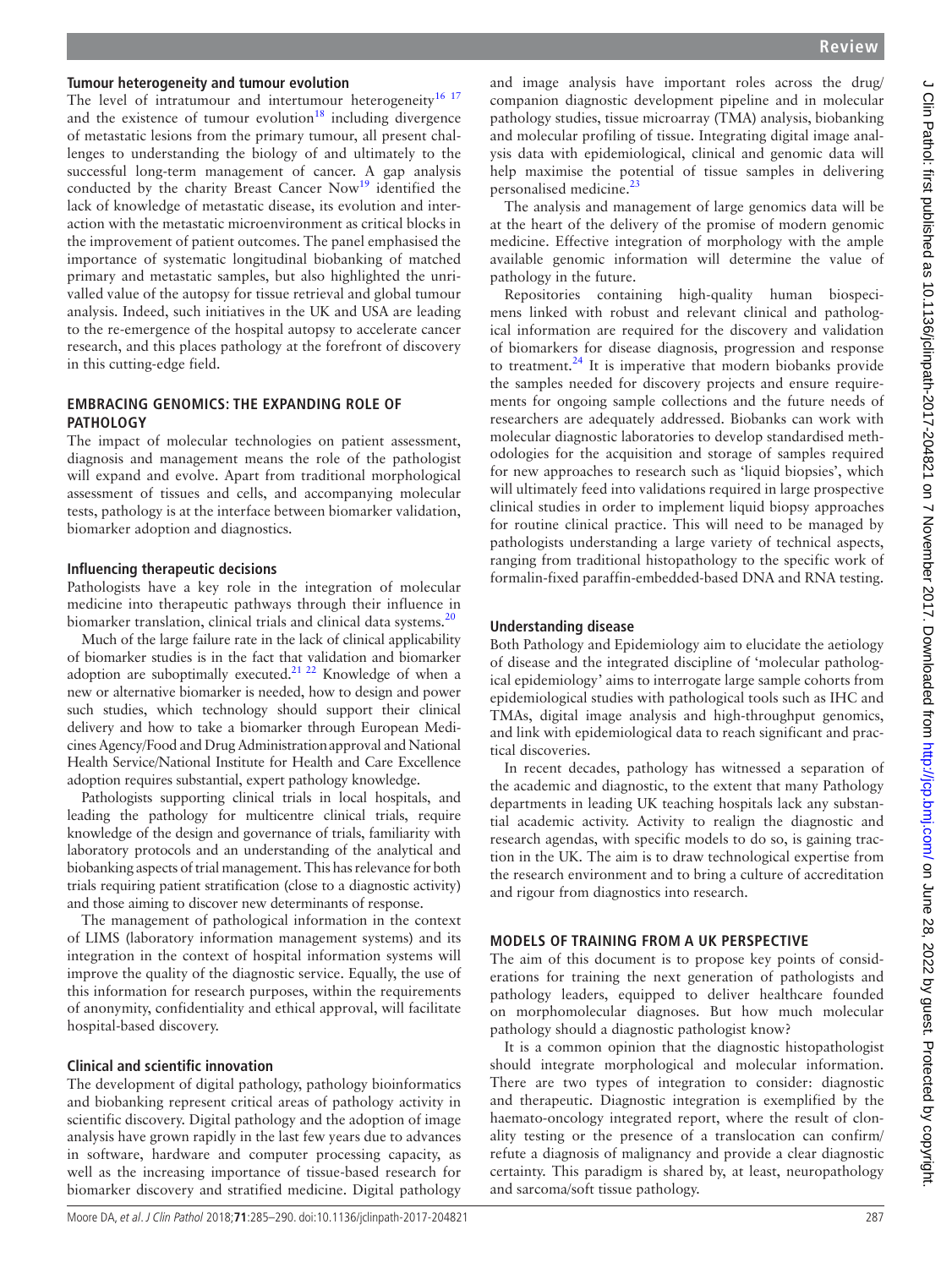Therapeutic integration informs a therapeutic decision. This requires very broad knowledge and specific training in molecular diagnostics. It requires:

- an understanding of the technologies that generated the results;
- ► judgement as to whether a specific test is technically satisfactory with the ability to troubleshoot a suboptimal test run;
- an understanding of the biological variables that some of these tests may bring to the forefront in some cases;
- knowledge to manage increasingly complex data (ie, bioinformatics);
- an understanding of the clinical relevance of test results.

At the moment, pathology training does not deliver these key skills and recent attempts to redefine training, while admirable, remain too limited. Training programmes that can produce pathologists who are also proficient in molecular diagnostics need to be developed, although there are significant challenges in developing such a programme; training as a competent morphologist in most areas of pathology requires a full 5 years of training, there are very few molecular pathology centres with the capacity to train a steady stream of molecular pathologists and the process for modifying a curriculum through the General Medical Council (GMC) is complex and lengthy. Here, we consider three potential models of delivering a future pathology workforce in the UK, taking as a baseline the current training structured championed by the Royal College of Pathologists.

## **Model 1**

Model 1 would aim to deliver morphomolecular training within the current 5-year training timeframe. This would require some condensation of the current morphological training, perhaps by allowing autopsy or gynae cytopathology to be dropped after stage A of training, and delivering a select amount of molecular training. This would include molecular pathology lectures in the early stages of training, followed by a compulsory 2-month to 3-month molecular attachment and an optional final year training in molecular diagnostics. Overall, this represents a meaningful increase in the molecular diagnostic training within the existing timeframe and structure of general histopathology training. Early training in the module has the capacity to be delivered in national/regional blocks, and there is the potential for a distance learning component in the pre-FRCPath Part 1 phase. This increase in molecular diagnostic training would need to be matched by an equally significant examined component of the FRCPath examinations. This model has the advantage of delivering a basic level of molecular pathology training to all, with a view to delivering an entire workforce with background in molecular diagnostics and the flexibility in stage D for suitably interested trainees to develop these skills further. Delivering this model of training within the currently existing 5-year RCPath histopathology training can be done in the appropriate centre, $^{25}$  $^{25}$  $^{25}$  but nationwide coverage of molecular diagnostics may be insufficiently uniform at present to deliver the required level of practical molecular pathology training within each UK training region.

#### **Model 2**

Model 2 focuses the delivery of molecular pathology training within an optional extension of training to allow an MSc or Fellowship in Molecular Pathology to be undertaken before or after the FRCPath Part 2. A plethora of Molecular Pathology MScs are currently available in the UK through which this additional training could be delivered to the relevant trainees. As the MSc programmes are optional, this could be perceived as an additional burden beyond the already demanding requirements

of histopathology training, however, and if undersubscribed by pathology trainees, molecular pathology MSc programmes may fail to address the skills gap in molecular pathology. It is crucial that if these programmes aim to upskill trainees in molecular diagnostic pathology, the projects offered allow development of expertise in this area and are not predominantly focused on delivering basic science projects, which are used primarily as a segue into academic training.

## **Model 3**

Model 3 would involve targeted centres, which show they have the capacity to train morphomolecular pathologists, to start doing so, in programmes accredited by the RCPath, in parallel to conventional histopathology training. This would be delivered within the context of a modular training programme combining morphological and molecular training and would follow an approved RCPath template. It is envisaged that while this 'hybrid' morphomolecular training programme is delivered in selected centres, the majority would continue with the standard training currently being delivered to histopathology trainees. These parallel training programmes would potentially reflect more accurately the true distinction between general pathologists, who require the balanced general training to report a wide range of specimens, completing training the current RCPath curriculum (or proposed model 1), and pathologists who practice monospecialist reporting in centres that also deliver molecular pathology testing being trained through model 3.

Molecular pathology is a vast area that is constantly evolving, and it is difficult to have a grasp of every technique and application and to learn about techniques in an abstract manner. It would therefore be useful to link molecular techniques with the context of a pathology subspecialty within a modular training programme. This proposal will prove some logistical challenges to the relevant training centres and the RCPath, although the model would not be unlike the specialist training delivered and examined after stage B in head and neck pathology for dentally qualified pathologists.

Due to the national strategic importance of genomic medicine within the UK and the already problematic skills gap in molecular pathology, such morphomolecular training posts should be considered additional to the existing histopathology training numbers with a national-level funding model that reflects this.

## **Histopath ology in 2017: a time to exercise responsibility**

The discipline of histopathology is at the crossroads. To maintain its central role in the evaluation of patients, pathologists will need to fully incorporate molecular diagnostics for the understanding and characterisation of diseases. If surgical pathologists attempt, even passively, to resist this change, this is likely to invite others to perform molecular testing of surgical pathology samples, moving the central role of tissue-based diagnosis out of the field of pathology. Crucially, this will be a poor outcome for patients, as morphological and molecular knowledge that needs to be integrated will be fragmented into different specialities. The strategic position of our discipline at the centre of clinical practice may be lost, reducing the importance of histopathology as a clinical specialty.

The resulting marginalisation of histopathology in molecular medicine will further diminish the current strategic position of histopathology at the interface between clinical medicine and biomedical research. Failure to learn the language of molecular biology will significantly reduce the input and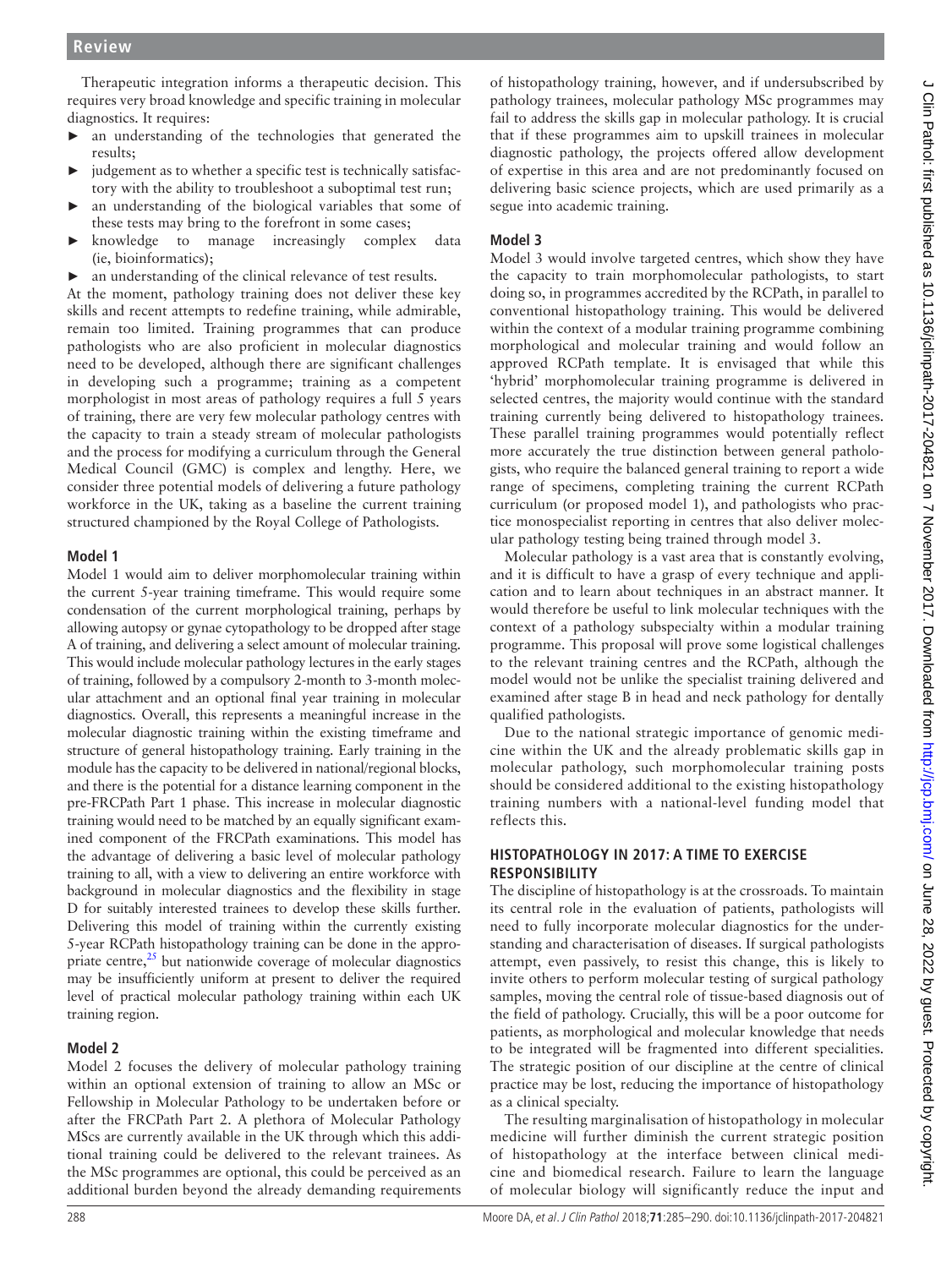J Clin Pathol: first published as 10.1136/jclinpath-2017-204821 on 7 November 2017. Downloaded from http://jcp.bmj.com/ on June 28, 2022 by guest. Protected by copyright on June 28, 2022 by guest. Protected by copyright. <http://jcp.bmj.com/> J Clin Pathol: first published as 10.1136/jclinpath-2017-204821 on 7 November 2017. Downloaded from

engagement from histopathologists in tissue-based research and their valuable skills will become a more remote resource to the biomedical research community, which will ultimately impact negatively on the quality of research. In addition, molecular diagnostics is a rapidly growing area of medicine, moving a budget of many billions of dollars, and appropriately trained molecular pathologists are potentially best placed to make appropriate decisions about how these considerable investments are made to support optimal, combined morphomolecular diagnostics. Histopathologists' disengagement from molecular medicine threatens to exclude our departments from significant potential sources of revenue.

The CM-Path group authoring this document has appraised the options identified for training the next generation of histopathologists. The group believes that molecular diagnostic training should represent a substantial component of the histopathology curriculum in the UK, far beyond what is currently delivered, although it is understood that the Royal College of Pathologists' position is that there is little margin to change the curriculum at this time.

A revisited version of today's curriculum, with a significant increase in molecular diagnostic training, taking place within the current 5-year programme (described in model 1) and increasing the time devoted to the theory and practice of molecular pathology is certainly the minimum change that the group feels is required to properly equip the specialty for future pathology practice. Model 2 of training has potential as an interim solution while more radical change in the curriculum is developed although the optional and variable nature of the molecular pathology component makes this an inadequate long-term plan for upskilling the profession.

Overall, the CM-Path group considers that, in order to secure the future of the specialty at the fulcrum of modern medicine, a parallel training programme should be implemented. This would include one pathway based on current training, which it is envisaged the vast majority will follow in the first instance, and an alternate option of incorporating in-depth molecular diagnostic training over the 5 years by developing modular morphomolecular pathology training programmes (model 3). This parallel subspecialist pathway will develop a cohort of highly skilled molecular histopathologists both able to strategically secure tissue-based molecular diagnostics within our specialty and capable of embracing the inevitable increase in morphomolecular diagnostic complexity that each subspecialty will face over the coming years.

#### **Take home messages**

- ► Molecular diagnostics is one of the fastest growing areas of medicine.
- ► The involvement of pathology in the modern taxonomy of disease has become a matter of general importance for the medical and scientific community.
- ► Pathology and pathologists need to rise to the challenge of genomic medicine, this will dictate the extent and quality of genomic medicine over the next decade.
- The National Cancer Research Institute's CM-Path initiative would like to see a change in the postgraduate pathology curriculum, to create a new morphomolecular pathology specialty in order to deliver high quality molecular diagnostics for patient benefit.

It is our view that maintaining the status quo will be detrimental for both the next generation of pathologists and for the specialty as a whole. Whether or not we embrace radical change, the eventual future of histopathology will be our responsibility. Do we need to nurture molecular pathology as much as morphology? How much of the revolution in molecular medicine do we wish to embrace? These are questions that our generation can ask itself, though if we do not act accordingly, we may be the last generation of pathologists able to do so.

#### **Handling editor** Runjan Chetty.

**Funding** CM-Path is funded by ten National Cancer Research Institute partner organisations (Bloodwise, Breast Cancer Now, Cancer Research UK, the Chief Scientist Office (Scotland), the Department of Health (England), Health and Care Research Wales (Wales), Health and Social Care (Northern Ireland), the Medical Research Council, Prostate Cancer UK and Tenovus Cancer Care).

**Competing interests** None declared.

**Provenance and peer review** Not commissioned; internally peer reviewed.

**Open Access** This is an Open Access article distributed in accordance with the terms of the Creative Commons Attribution (CC BY 4.0) license, which permits others to distribute, remix, adapt and build upon this work, for commercial use, provided the original work is properly cited. See:<http://creativecommons.org/licenses/by/4.0/>

© Article author(s) (or their employer(s) unless otherwise stated in the text of the article) 2018. All rights reserved. No commercial use is permitted unless otherwise expressly granted.

#### **References**

- <span id="page-4-0"></span>1 van den Tweel JG, Taylor CR. A brief history of pathology: preface to a forthcoming series that highlights milestones in the evolution of pathology as a discipline. [Virchows Arch](http://dx.doi.org/10.1007/s00428-010-0934-4) 2010;457:3–10.
- 2 Gal AA. In search of the origins of modern surgical pathology. [Adv Anat Pathol](http://dx.doi.org/10.1097/00125480-200101000-00001) 2001;8:1–13.
- <span id="page-4-1"></span>3 National Cancer Institute. Director's challenge: toward a molecular classification of tumors. Updated 20 Jan 1999. [http://grants.nih.gov/grants/guide/rfa-files/rfa-ca-98-](http://grants.nih.gov/grants/guide/rfa-files/rfa-ca-98-027.html) [027.html](http://grants.nih.gov/grants/guide/rfa-files/rfa-ca-98-027.html) (accessed 22 May 2017).
- <span id="page-4-2"></span>4 Chan JY, Salto-Tellez M. Opinion: molecular Gestalt and modern pathology. Adv Anat [Pathol](http://dx.doi.org/10.1097/PAP.0b013e318271a593) 2012;19:425-6.
- 5 Salto-Tellez M. A case for integrated morphomolecular diagnostic pathologists. [Clin Chem](http://dx.doi.org/10.1373/clinchem.2007.088088) 2007;53:1188–90.
- 6 Lauwers GY, Black-Schaffer S, Salto-Tellez M. Molecular pathology in contemporary diagnostic pathology laboratory: an opinion for the active role of surgical pathologists. [Am J Surg Pathol](http://dx.doi.org/10.1097/PAS.0b013e3181bbbcaa) 2010;34:115–7.
- <span id="page-4-3"></span>7 Siok-Bian N, Lee V, Das K, et al. The relevance of molecular diagnostics in the practice of surgical pathology. [Expert Opin Med Diagn](http://dx.doi.org/10.1517/17530050802506310) 2008;2:1401-14.
- <span id="page-4-4"></span>8 Salto-Tellez M. Overview of molecular tests and personalized cancer medicine. In: Tan D, Lynch HF, eds. Principles of molecular diagnostics and personalized cancer medicine (1st ed): Lippincott Williams & Wilkins, 2013.
- <span id="page-4-5"></span>9 McCourt CM, Boyle D, James J, et al. Immunohistochemistry in the era of personalised medicine. [J Clin Pathol](http://dx.doi.org/10.1136/jclinpath-2012-201140) 2013;66:58-61.
- 10 Maxwell P, Salto-Tellez M. Validation of immunocytochemistry as a morphomolecular technique. [Cancer Cytopathol](http://dx.doi.org/10.1002/cncy.21692) 2016;124:540-5.
- <span id="page-4-6"></span>11 Curtis C, Shah SP, Chin SF, et al. The genomic and transcriptomic architecture of 2,000 breast tumours reveals novel subgroups. [Nature](http://dx.doi.org/10.1038/nature10983) 2012;486:346–52.
- <span id="page-4-7"></span>12 Rekhtman N, Pietanza MC, Hellmann MD, et al. Next-generation sequencing of pulmonary large cell neuroendocrine carcinoma reveals small cell carcinoma-like and non-small cell carcinoma-like subsets. [Clin Cancer Res](http://dx.doi.org/10.1158/1078-0432.CCR-15-2946) 2016;22:3618–29.
- 13 Liu G, Dong C, Liu L. Integrated multiple "-omics" data reveal subtypes of hepatocellular carcinoma. [PLoS One](http://dx.doi.org/10.1371/journal.pone.0165457) 2016;11:e0165457.
- 14 Cancer Genome Atlas Research Network. Comprehensive molecular characterization of clear cell renal cell carcinoma. [Nature](http://dx.doi.org/10.1038/nature12222) 2013;499:43–9.
- <span id="page-4-8"></span>15 Salto-Tellez M, Gonzalez de Castro D. Next-generation sequencing: a change of paradigm in molecular diagnostic validation. [J Pathol](http://dx.doi.org/10.1002/path.4365) 2014;234:5-10.
- <span id="page-4-10"></span>16 Gerlinger M, Horswell S, Larkin J, et al. Genomic architecture and evolution of clear cell renal cell carcinomas defined by multiregion sequencing. [Nat Genet](http://dx.doi.org/10.1038/ng.2891) 2014;46:225–33.
- <span id="page-4-9"></span>17 Alizadeh AA, Aranda V, Bardelli A, et al. Toward understanding and exploiting tumor heterogeneity. [Nat Med](http://dx.doi.org/10.1038/nm.3915) 2015;21:846-53.
- <span id="page-4-11"></span>18 Jamal-Hanjani M, Wilson GA, McGranahan N, et al. Tracking the evolution of non-small-cell lung cancer. [N Engl J Med](http://dx.doi.org/10.1056/NEJMoa1616288) 2017;376:2109-21.
- <span id="page-4-12"></span>Eccles SA, Aboagye EO, Ali S, et al. Critical research gaps and translational priorities for the successful prevention and treatment of breast cancer. [Breast Cancer Res](http://dx.doi.org/10.1186/bcr3493) 2013;15:R92.